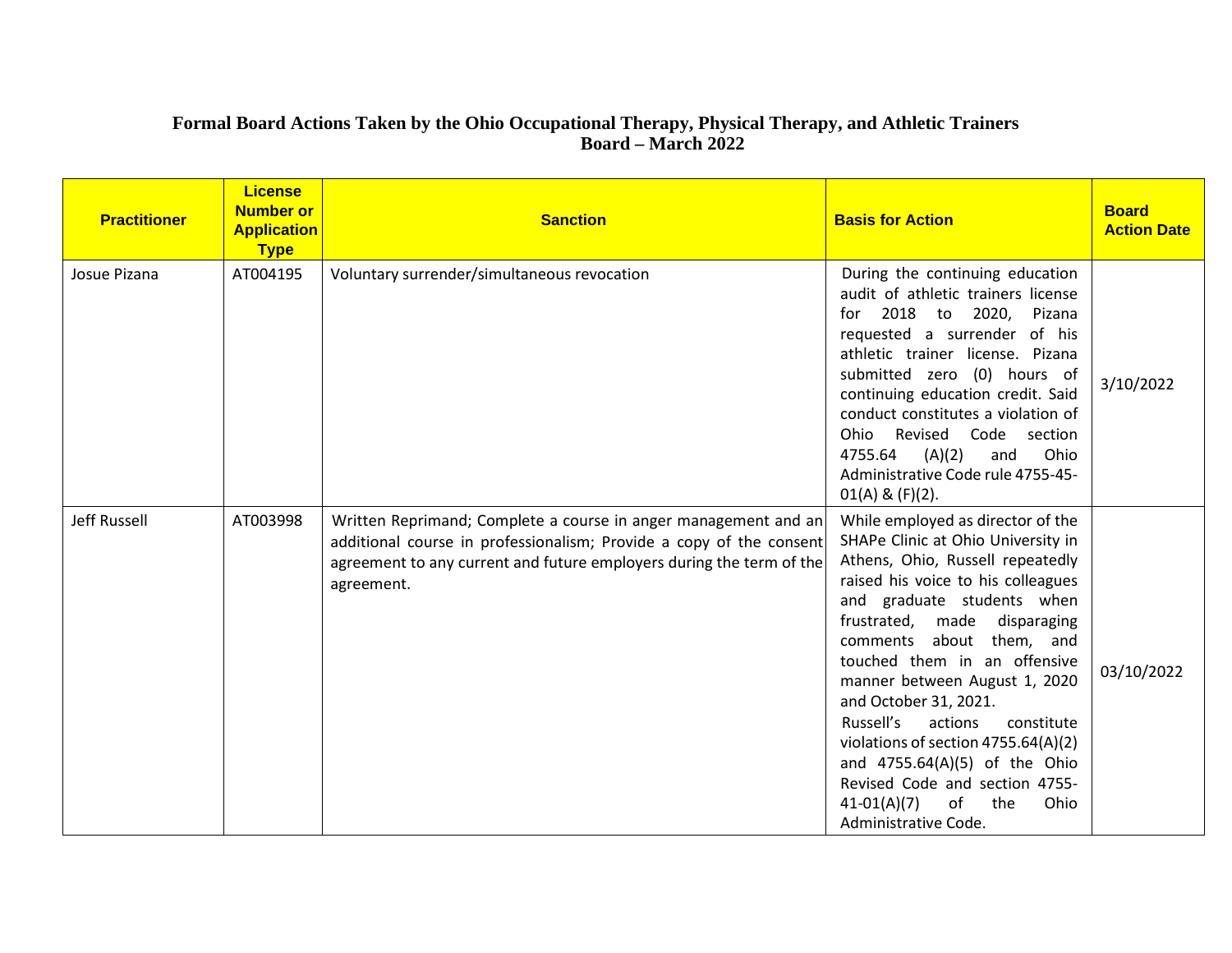| Shannon Galvin        | OTA002852 | Fine of \$1,000; Complete twenty (20) hours of continuing education,<br>which must include one (1) hour of ethics, jurisprudence, or cultural<br>competence; Selected for the continuing education audit for the 2022<br>renewal; Provide a copy of the consent agreement to any current and<br>future employers during the term of the agreement.                     | During the continuing education<br>audit of occupational therapy<br>assistant license for 2018 to 2020,<br>Galvin submitted zero (0) hours of<br>continuing education credit. Said<br>conduct constitutes a violation of<br>Ohio Revised Code section<br>4755.11 (A)(2), (3), and (24) and<br>Ohio Administrative Code rule<br>4755-9-01(A).                                                                                                                      | 03/22/2022 |
|-----------------------|-----------|------------------------------------------------------------------------------------------------------------------------------------------------------------------------------------------------------------------------------------------------------------------------------------------------------------------------------------------------------------------------|-------------------------------------------------------------------------------------------------------------------------------------------------------------------------------------------------------------------------------------------------------------------------------------------------------------------------------------------------------------------------------------------------------------------------------------------------------------------|------------|
| <b>Elaine Gardner</b> | OTA005497 | Written Reprimand; Fine of \$100; Complete twenty (20) hours of<br>continuing education, which must include one (1) hour of ethics,<br>jurisprudence, or cultural competence; Selected for the continuing<br>education audit for the 2022 renewal; Provide a copy of the consent<br>agreement to any current and future employers during the term of the<br>agreement. | During the continuing education<br>audit of occupational therapy<br>assistant license for 2018 to 2020,<br>Gardner provided proof that she<br>completed four (4) contact hours<br>of continuing education after the<br>continuing education reporting<br>period of July 1, 2018, to June 30,<br>2020. Said conduct constitutes a<br>violation of Ohio Revised Code<br>section 4755.11 (A)(2), (3), and<br>(24) and Ohio Administrative Code<br>rule 4755-9-01(A). | 03/22/2022 |
| <b>Holly Holton</b>   | OT003807  | Voluntary surrender/simultaneous revocation                                                                                                                                                                                                                                                                                                                            | On or about September 13, 2021,<br>and September 28, 2021, while<br>working as an occupational therapist<br>at Blue Sky Therapy, located at 510<br>W Main St, Canfield, OH 44406,<br>occupational 03/22/2022<br>Holton<br>co-signed<br>therapy assistant notes on behalf of<br>the<br>supervising<br>occupational<br>therapist without her permission.<br>Said conduct constitutes a violation<br>or the Ohio Revised Code 4755.11                                |            |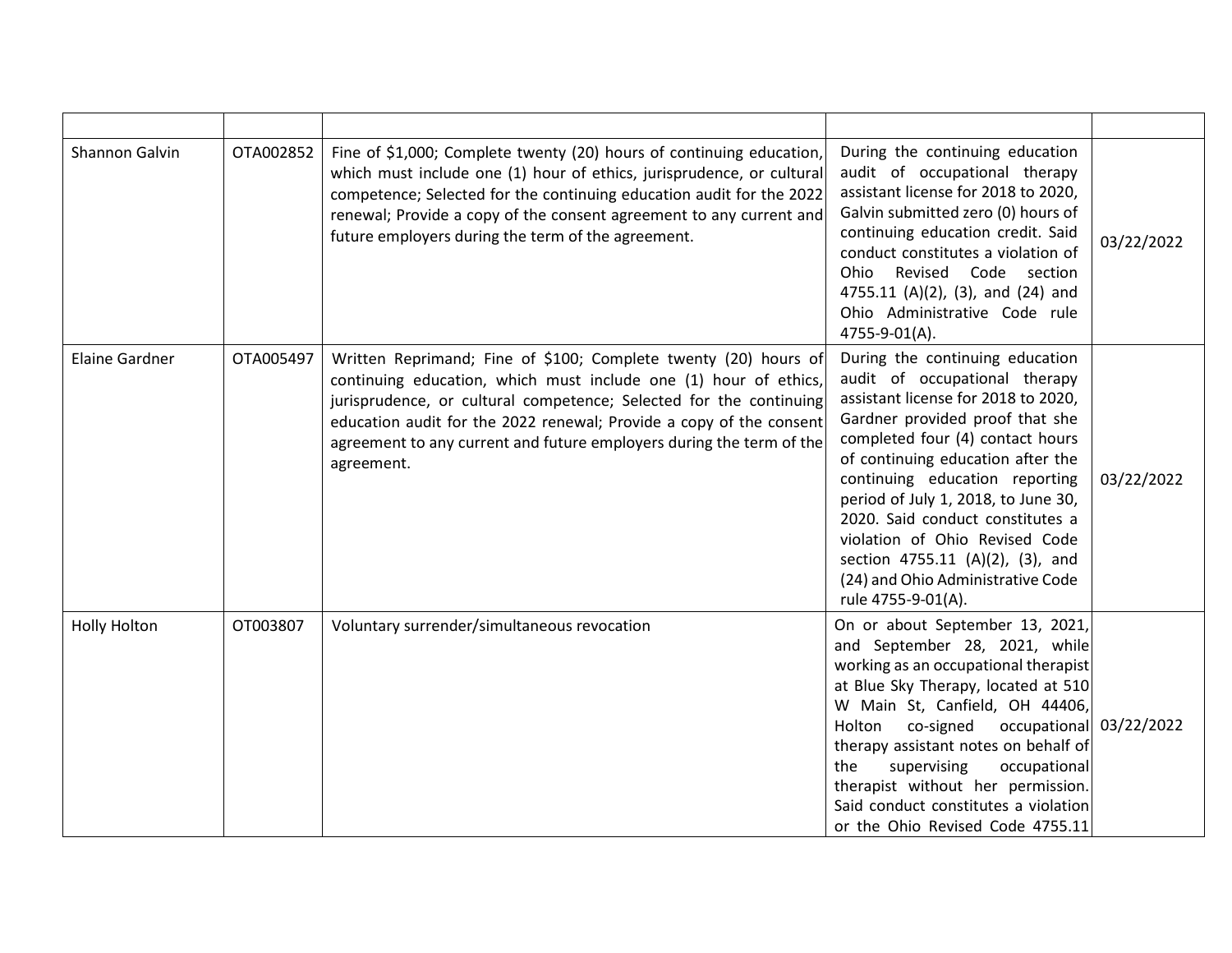|                    |           |                                                                                                                                                                                                                                                                                                                                                                        | Ohio<br>$(A)(2)$ ,<br>(3),<br>(16)<br>and<br>Administrative Code rule 4755-7-08<br>(B)(4), and 4755-7-04 (H).                                                                                                                                                                                                                                                                                                                                                                          |            |
|--------------------|-----------|------------------------------------------------------------------------------------------------------------------------------------------------------------------------------------------------------------------------------------------------------------------------------------------------------------------------------------------------------------------------|----------------------------------------------------------------------------------------------------------------------------------------------------------------------------------------------------------------------------------------------------------------------------------------------------------------------------------------------------------------------------------------------------------------------------------------------------------------------------------------|------------|
| Fawna Picklesimer  | OTA005768 | Written Reprimand; Fine of \$500; Complete twenty (20) hours of<br>continuing education, which must include one (1) hour of ethics,<br>jurisprudence, or cultural competence; Selected for the continuing<br>education audit for the 2022 renewal; Provide a copy of the consent<br>agreement to any current and future employers during the term of the<br>agreement. | During the continuing education<br>audit of occupational therapy<br>assistant license for 2018 to 2020,<br>Pickelsimer provided proof that she<br>completed sixteen (16) contact<br>hours of continuing education after<br>the continuing education reporting $03/22/2022$<br>period of July 1, 2018, to June 30,<br>2020. Said conduct constitutes a<br>violation of Ohio Revised Code<br>section 4755.11 (A)(2), (3), and (24)<br>and Ohio Administrative Code rule<br>4755-9-01(A). |            |
| <b>Denise Rice</b> | OTA002642 | Written Reprimand; Shall successfully complete an AOTA approved<br>documentation course; Fine of \$60.00; Provide a copy of the consent<br>agreement to any current and future employers during the term of the<br>agreement.                                                                                                                                          | On or about October 9, 2020, and on<br>about October 12, 2020, while<br>working as an occupational therapy<br>assistant at Arbors of Gallipolis, 170<br>Pinecrest Dr, Gallipolis, OH 45631,<br>Rice billed for services that were not 03/22/2022<br>rendered for several patients. Said<br>conduct constitutes a violation or the<br>Ohio Revised Code 4755.11 (A)(2),<br>(3), (16) and Ohio Administrative<br>Code rule 4755-7-08 (15)(a).                                            |            |
| Cara Brautigan     | PT006282  | <b>Revocation of License</b>                                                                                                                                                                                                                                                                                                                                           | During the continuing education<br>audit of physical therapists for the<br>2018-2020 license renewal period,<br>Brautigan failed to provide evidence<br>of her continuing<br>education<br>completion. Brautigan failed to<br>respond to the Notice of Opportunity<br>for a Hearing. Brautigan violated                                                                                                                                                                                 | 03/24/2022 |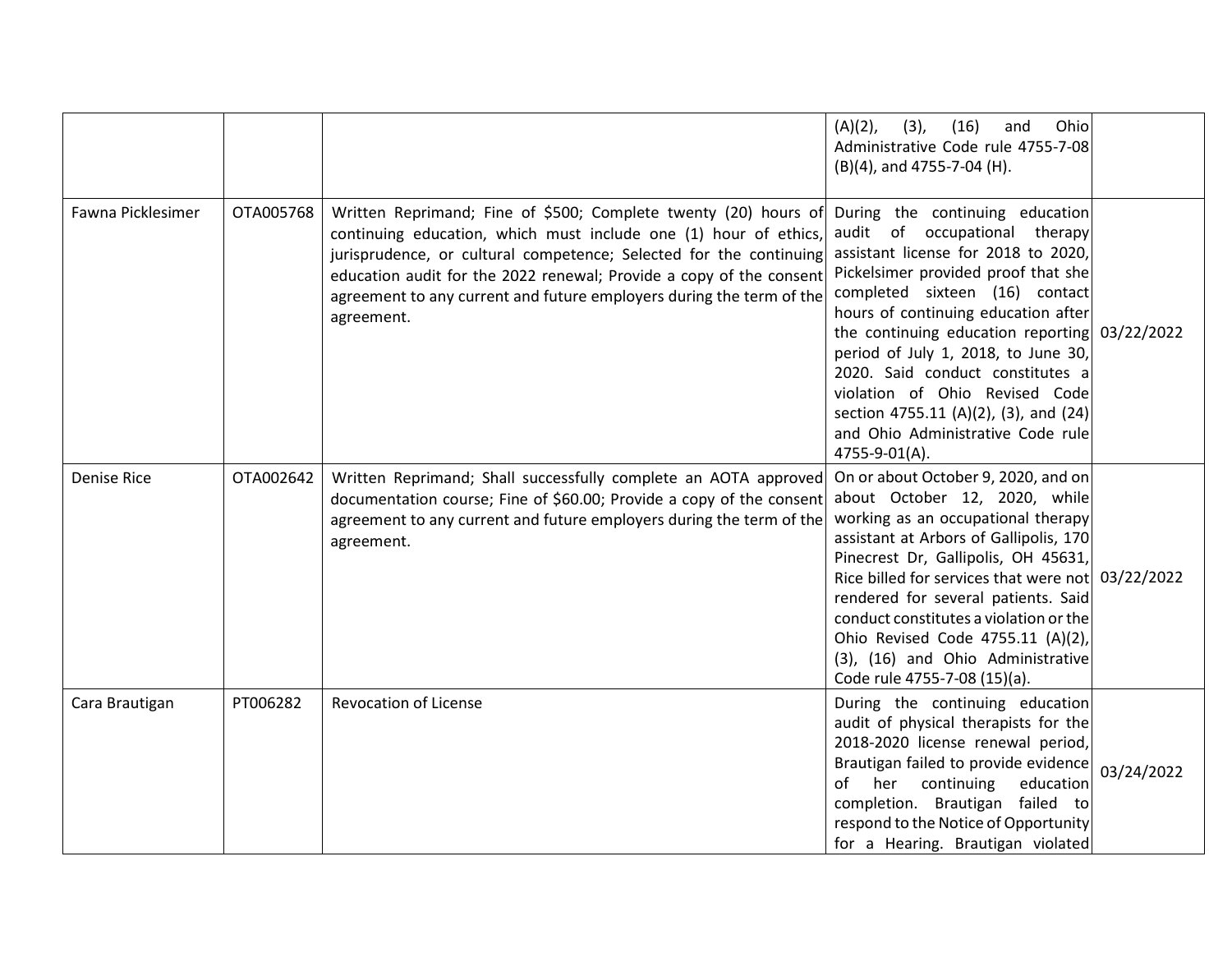|               |           |                                                                                                                                                                                                                                                                                                                                                                                                 | Ohio Revised Code sections 4755.47<br>(A)(6) & (22) and Ohio Administrative<br>Code rules 4755-23-08 (E)(3).                                                                                                                                                                                                                                                                                                                                                                                                                                                                                                                                                                                |            |
|---------------|-----------|-------------------------------------------------------------------------------------------------------------------------------------------------------------------------------------------------------------------------------------------------------------------------------------------------------------------------------------------------------------------------------------------------|---------------------------------------------------------------------------------------------------------------------------------------------------------------------------------------------------------------------------------------------------------------------------------------------------------------------------------------------------------------------------------------------------------------------------------------------------------------------------------------------------------------------------------------------------------------------------------------------------------------------------------------------------------------------------------------------|------------|
| Robert Dunham | PT011975  | Written Reprimand; Fine of \$1,000; Complete twenty-four (24) hours<br>of Ohio approved continuing education, which must include completion<br>of the Ohio Jurisprudence Assessment Module (Ohio JAM); Selected for<br>the continuing education audit for the 2022 renewal; Provide a copy of<br>the consent agreement to any current and future employers during the<br>term of the agreement. | During the continuing education<br>audit of physical therapists for the<br>2018-2020, Dunham provided zero<br>(0) contact hours of Ohio approved<br>continuing education within the<br>education reporting<br>continuing<br>period. Said conduct constitutes a<br>violation of Ohio Revised Code<br>sections 4755.47(A)(6) & (22), and<br>4755.51, and Ohio Administrative<br>Code rules 4755-23-08 (A)(1), (D),<br>$(E)(2)$ , & $(F)$ .                                                                                                                                                                                                                                                    | 03/24/2022 |
| David Hartman | PTA008913 | Voluntary surrender/simultaneous revocation                                                                                                                                                                                                                                                                                                                                                     | On or about January 11, 2022, the<br>Pennsylvania State<br>Board of<br>Therapy<br>Physical<br>and<br>the<br>Pennsylvania State<br>Board<br>of<br>Massage Therapy both issued an<br>Order of Temporary Suspension<br>and Notice of Hearing which<br>temporarily suspended Hartman's<br>license to practice as a physical<br>therapist assistant and as a<br>massage therapist in Pennsylvania.<br><b>Both</b><br>the<br>2022<br>January<br>Pennsylvania<br>State Board of<br>Physical Therapy Order and the<br>January 2022 Pennsylvania State<br>Board of Massage Therapy Order<br>based<br>on a criminal<br>were<br>conviction in Pennsylvania. Said<br>conduct constitutes a violation of | 03/24/2022 |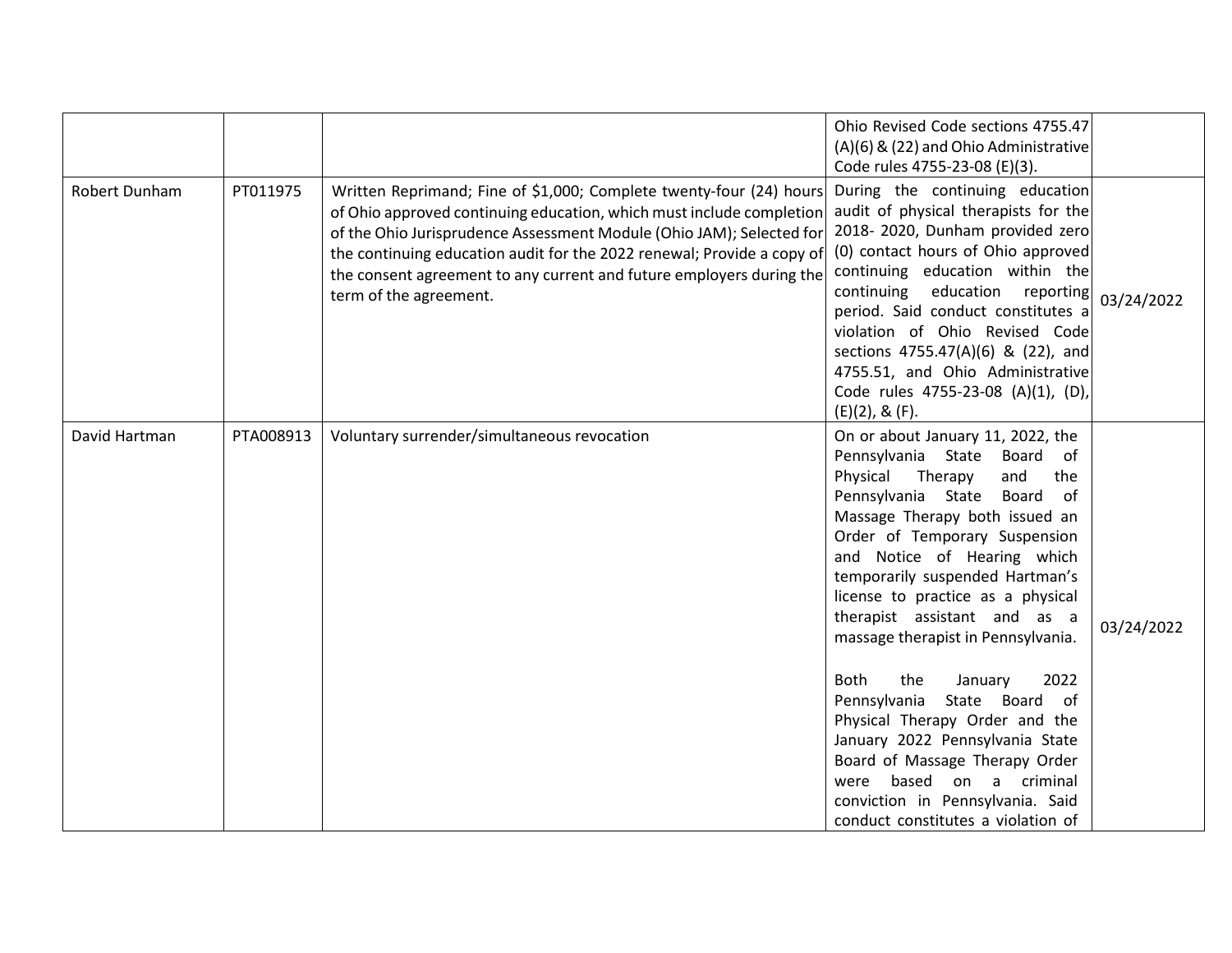|                      |          |                                                                                                                                                                                                                                                                                                                                                                                                 | Ohio Revised Code Section 4755.47<br>$(A)(9)$ .                                                                                                                                                                                                                                                                                                                                                                                                          |            |
|----------------------|----------|-------------------------------------------------------------------------------------------------------------------------------------------------------------------------------------------------------------------------------------------------------------------------------------------------------------------------------------------------------------------------------------------------|----------------------------------------------------------------------------------------------------------------------------------------------------------------------------------------------------------------------------------------------------------------------------------------------------------------------------------------------------------------------------------------------------------------------------------------------------------|------------|
| <b>Tyler Hawkins</b> | PT016623 | Written Reprimand; Shall complete the course "Medical Ethics and<br>Professionalism" (ME-15) conducted by PBI Education; Provide a copy<br>of the consent agreement to any current and future employers during<br>the term of the agreement.                                                                                                                                                    | On or about October 30, 2020,<br>while working as a physical<br>therapist at Avenue at Wooster<br>Care and Rehabilitation Center,<br>located at 1700 E Smithville Wester<br>Rd, Wooster, OH 44691, Hawkins<br>billed for services that were not<br>rendered with respect to three<br>patients. Said conduct constitutes<br>a violation of Ohio Revised Code<br>sections 4755.47 (A)(5), (6), and<br>Ohio Administrative Code rules<br>4755-27-05 (5)(i). | 03/24/2022 |
| Dean Skurka          | PT004529 | Written Reprimand; Fine of \$1,000; Complete twenty-four (24) hours<br>of Ohio approved continuing education, which must include completion<br>of the Ohio Jurisprudence Assessment Module (Ohio JAM); Selected for<br>the continuing education audit for the 2022 renewal; Provide a copy of<br>the consent agreement to any current and future employers during the<br>term of the agreement. | During the continuing education<br>audit of physical therapists for the<br>2018-2020, Skurka provided zero<br>(0) contact hours of Ohio approved<br>continuing education within the<br>continuing education reporting<br>period. Said conduct constitutes a<br>violation of Ohio Revised Code<br>sections 4755.47(A)(6) & (22), and<br>4755.51, and Ohio Administrative<br>Code rules 4755-23-08 (A)(1), (D),<br>$(E)(2)$ , & $(F)$ .                    | 03/24/2022 |
| Michelle Studebaker  | PT003324 | <b>Revocation of License</b>                                                                                                                                                                                                                                                                                                                                                                    | During the continuing education<br>audit of physical therapists for the<br>2018-2020 license renewal period,<br>Studebaker failed to provide<br>of her continuing<br>evidence<br>education completion. Studebaker<br>failed to respond to the Notice of                                                                                                                                                                                                  | 03/24/2022 |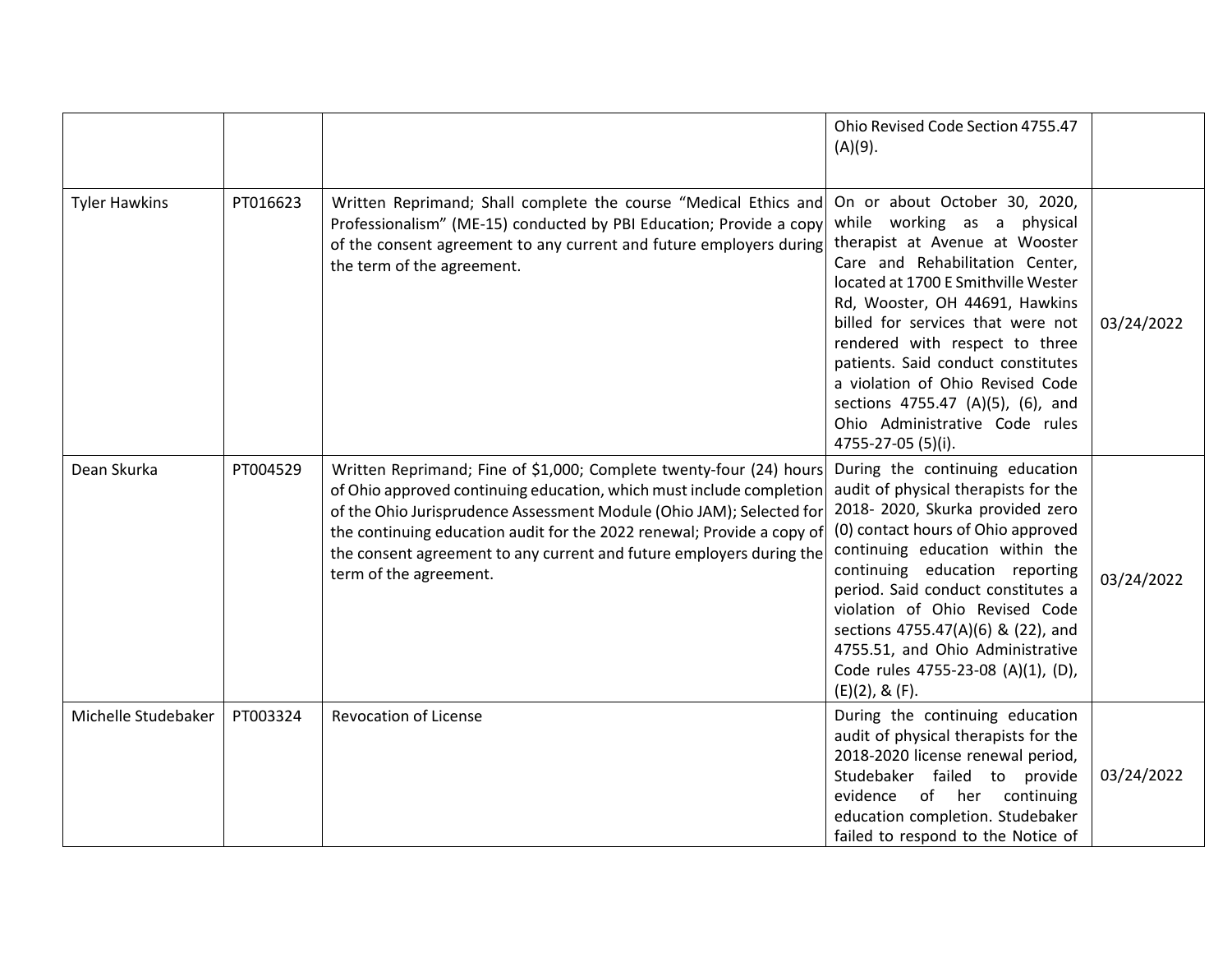|                |           |                                             | Opportunity for<br>a<br>Hearing.<br>Studebaker violated Ohio Revised<br>Code sections 4755.47 (A)(6) & (22)<br>and Ohio Administrative Code rules<br>4755-23-08 (E)(3).                                                                                                                                                                                                                                                      |            |
|----------------|-----------|---------------------------------------------|------------------------------------------------------------------------------------------------------------------------------------------------------------------------------------------------------------------------------------------------------------------------------------------------------------------------------------------------------------------------------------------------------------------------------|------------|
| Eric Tomasetti | PT003718  | <b>Revocation of License</b>                | During the continuing education<br>audit of physical therapists for the<br>2018-2020 license renewal period,<br>Tomasetti failed to provide<br>of his<br>evidence<br>continuing<br>education completion. Tomasetti<br>failed to respond to the Notice of<br>Opportunity for a Hearing.<br>Tomasetti violated Ohio Revised<br>Code sections 4755.47 (A)(6) & (22)<br>and Ohio Administrative Code rules<br>4755-23-08 (E)(3). | 03/24/2022 |
| Zane Levesseur | PTA012220 | Voluntary surrender/simultaneous revocation | On or about June 11, 2021 in the<br>Licking County, Ohio, Court of<br>Common Pleas, Levesseur was<br>convicted of four felonies in case<br>number 21 CR 81:<br>Count 1: aggravated<br>$\bullet$<br>possession of<br>MDMA/3, 4-<br>methylenedioxymetha<br>mphetamine as a<br>felony of the third<br>degree in violation of<br>section<br>2925.11(A)(C)(1)(b) of<br>the Ohio Revised<br>Code.                                  | 3/24/2022  |